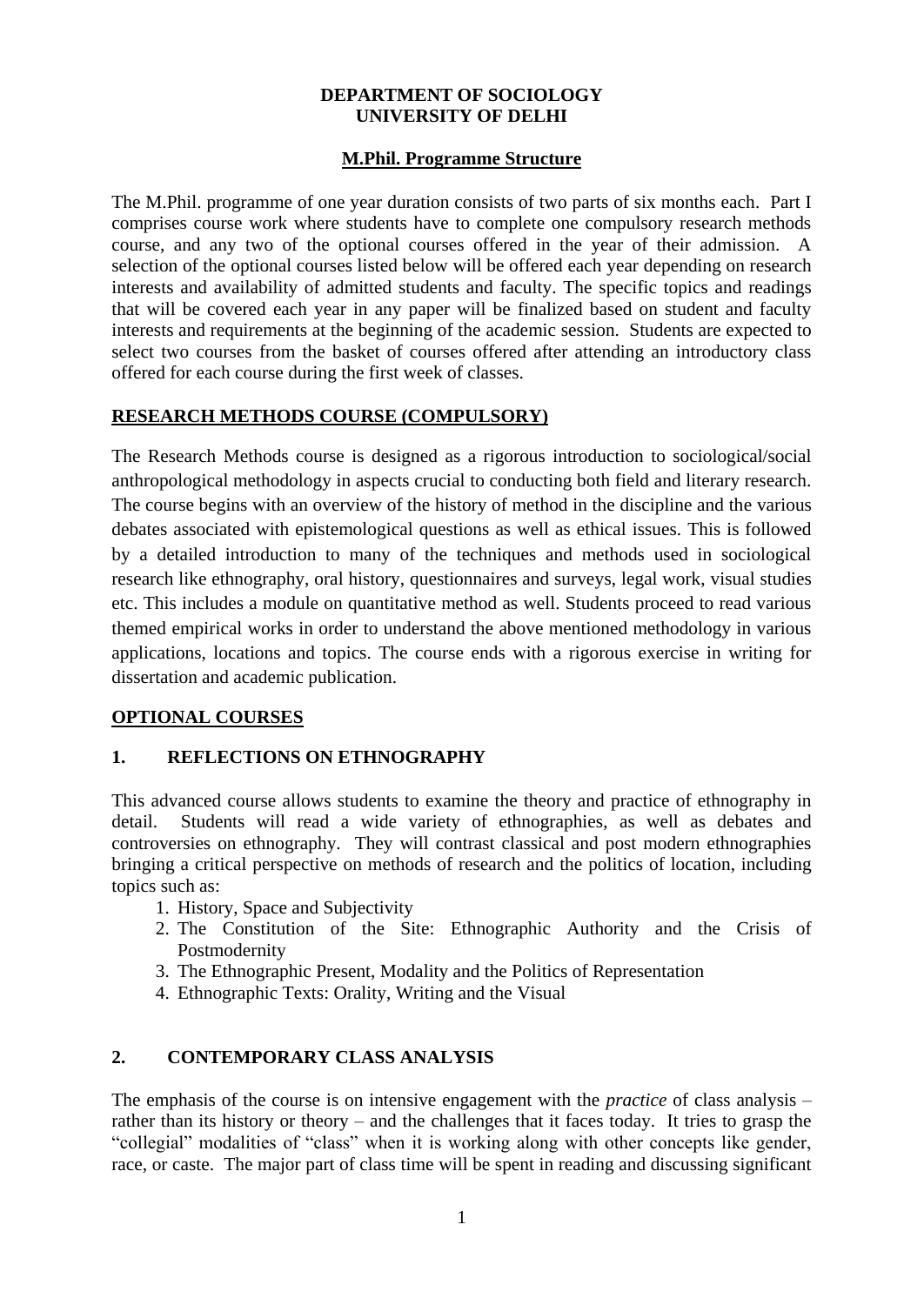examples of contemporary class analysis, especially those of class in intersectional contexts. It will includes topics such as:

- 1. Class as a social science concept
- 2. Problems and constraints
- 3. Class in interaction
- 4. The future of class analysis

## **3. PHILOSOPHICAL ANTHROPOLOGY**

Taking a small set of concepts that are significant in the subject such as 'rationality', 'culture' or 'society' this course attempts to explore their philosophical roots though topics such as:

- 1. The Plurality of Cultures
	- (i) Western Ethnocentrism & Universality
	- (ii) Rationalism, Romanticism, Nihilism and the Europeanization of the globe
	- (iii) Mathesis Universalis & culture -specific cognitive systems
	- (iv) Self, Society, Culture in the Indic, European and Semitic traditions
- 2. Strategies of Universalization
	- (i) The Project of a Philosophical Anthropology in the West
	- (ii) Indic & Indian Standpoints
	- (iii) Reflexivity & Translation

### **4. STRUCTURALISM AND POST-STRUCTURALISM**

This course is designed to follow the MA course on Symbolism and Society and examines the developments that have taken place in semiotics/ semiology after the early formulations by scholars such as de Saussure, Pierce, Levi-Strauss, etc. A working knowledge of the important concepts used in semiological analysis is an essential prerequisite for this course. Topics covered will include:

- 1. Symbolic Order of the Social: History, Language, Event
- 2. Power, Biopolitics and Institutional Practice: Violence, Archive, Testimony
- 3. The Problem of Desire: Agency, Time and the Subject

#### **5. THEORISING DEMOCRACY, EQUALITY AND SOCIAL JUSTICE**

The main thrust of the course is to discuss and debate the inbuilt issues which democratic politics encounters during its journey and the way it negotiates with the ideal of liberty, equality and social justice. The way democratic state chalks out various policies and programmes and how and in what way this leads to enhancement of capabilities and entitlements of the people makes the course a cutting edge topic for research. Topics for engagement include the following:

- 1. Social Exclusion: Contexts, forms and practices
- 2. Freedom and Democracy: Formal and substantive
- 3. Equality and Justice: Formal and substantive
- 4. Capabilities and Entitlements
- 5. Inclusive Policies and Practices

#### **6. ARCHAEOLOGY OF CASTE**

This course is intended to provide a site for the intensive interrogation of texts that deal with the theory, history or experience of caste relations. It aims to understand how caste became the central category through which Indian society was understood. The course adopts the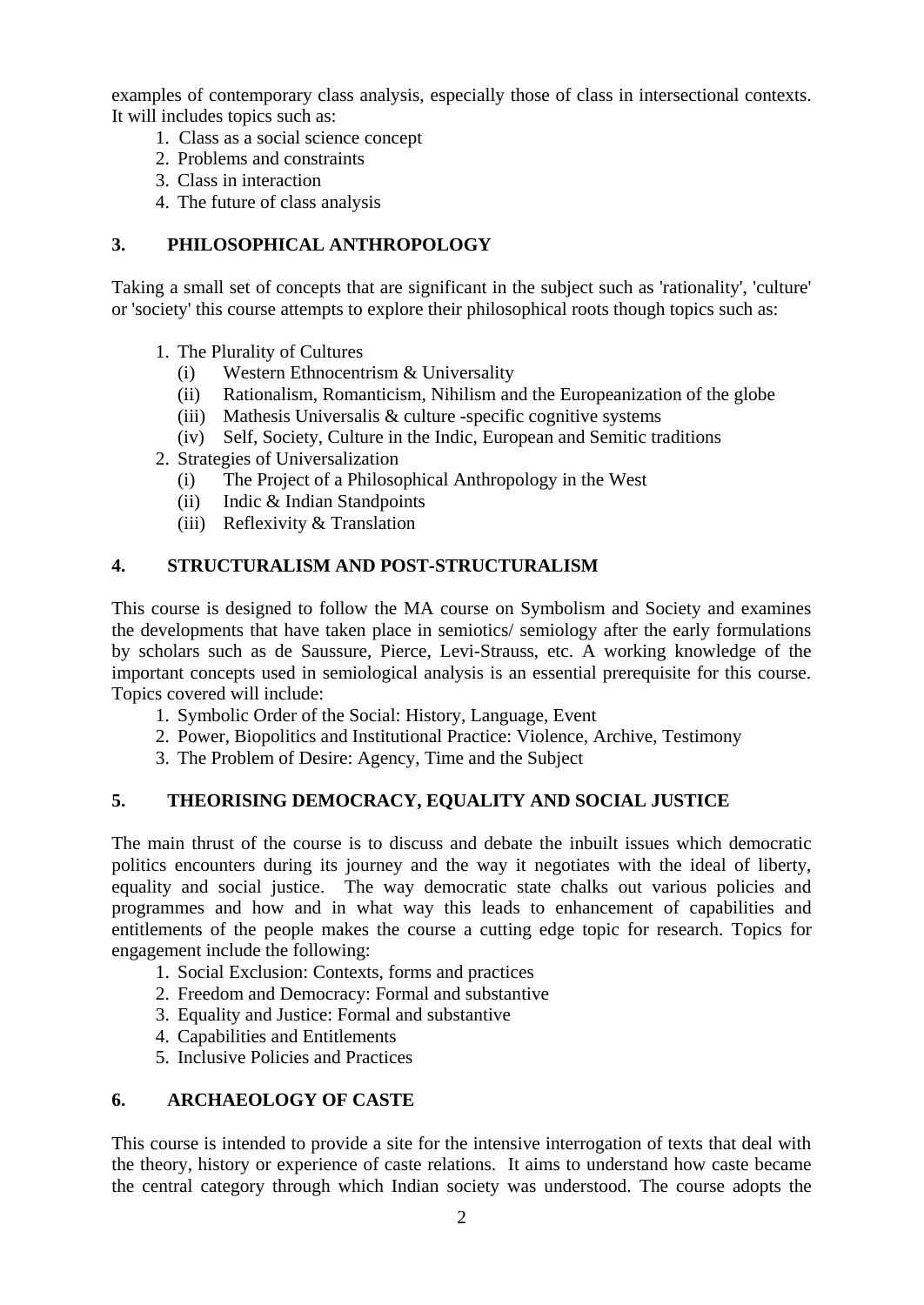archeological method to locate how the idea of caste was shaped under the colonial episteme. This discursive formation is examined as it emerges through the employment and deployment of different disciplines–philology, ethnology, ethnography, anthropology–and concurrent practices such as census and ethnographic surveys. Each instance of the course will select its own problematic and set of texts, depending on the interests of the instructor and the students. The effort is to subject the chosen texts to critical examination from different standpoints in order to overcome the inertia produced by the "routinization" of caste in the sociological canon. Major topics covered include:

- 1. Genealogies
- 2. Discourses
- 3. Epistemes
- 4. Fields

# **7. CRISIS - EVENT**

Anchored around the notion that 'events' can initiate, provoke, invent or discover forms of knowing the social, this seminar will visit both conceptual and empirical texts on events with a focused intent of exploring the network of ideas embedded in each. The seminar discussions are expected to lead towards understanding how events come to be (or not), how they assume significance in embedding and generating forms of anthropological/sociological knowledge. 'Knowing' an event is also about deciphering how it can be apprehended – on one hand, what nuances of, for instance, history, geography, politics, culture, economics or ecology it is shaped by and what aspects of those it shapes; and on the other, what methodological and theoretical parameters are shaped by, or, are used to shape these nuances. There will be two interrelated parts Concept and Context – the first of these will explore the theoretical and conceptual basis on which we set our explorations of crises/event. The empirical discussions will draw from historical, recent or ongoing phenomena or interplays therein (open to suggestion - including texts, film and fiction). Our intent will be to understand each of the above contexts as epistemic moments or frames, which lead us to a concatenation of ideas and perspectives that have had a profound impact on how knowledge production is shaped through social theory and method.

- 1. Theoretical Parameters: Event, Crisis, Disaster, Catastrophe
- 2. Method and Epistemology
	- (i) Temporalities, Spatialities
	- (ii) Perspectives: Legal, Cultural, Literary, Visual, Material, Disciplinary
- 3. Themes (number and emphasis to be decided in class)
	- (i) Governmentalities and World Orders
	- (ii) Wars and Violence
	- (iii) Ecology and Environment
	- (iv) Social Affect
	- (v) Development and Relief
	- (vi) Humanitarianisms
- 4. Events: Specific Events will be chosen each year, depending on class interests.

# **8. EVERYDAY LIFE AND ITS HORIZONS**

This course examines the diverse theories that are anchored in the study of everyday life from the phenomenological perspectives of Agnes Heller and Alfred Schutz to more structural and post structural approaches of the Chicago School and French situationists such as Henri Lefebvre. Works by the scholars of the Frankfurt School will also be discussed. The course will cover topics such as"

1. Intellectual Genealogies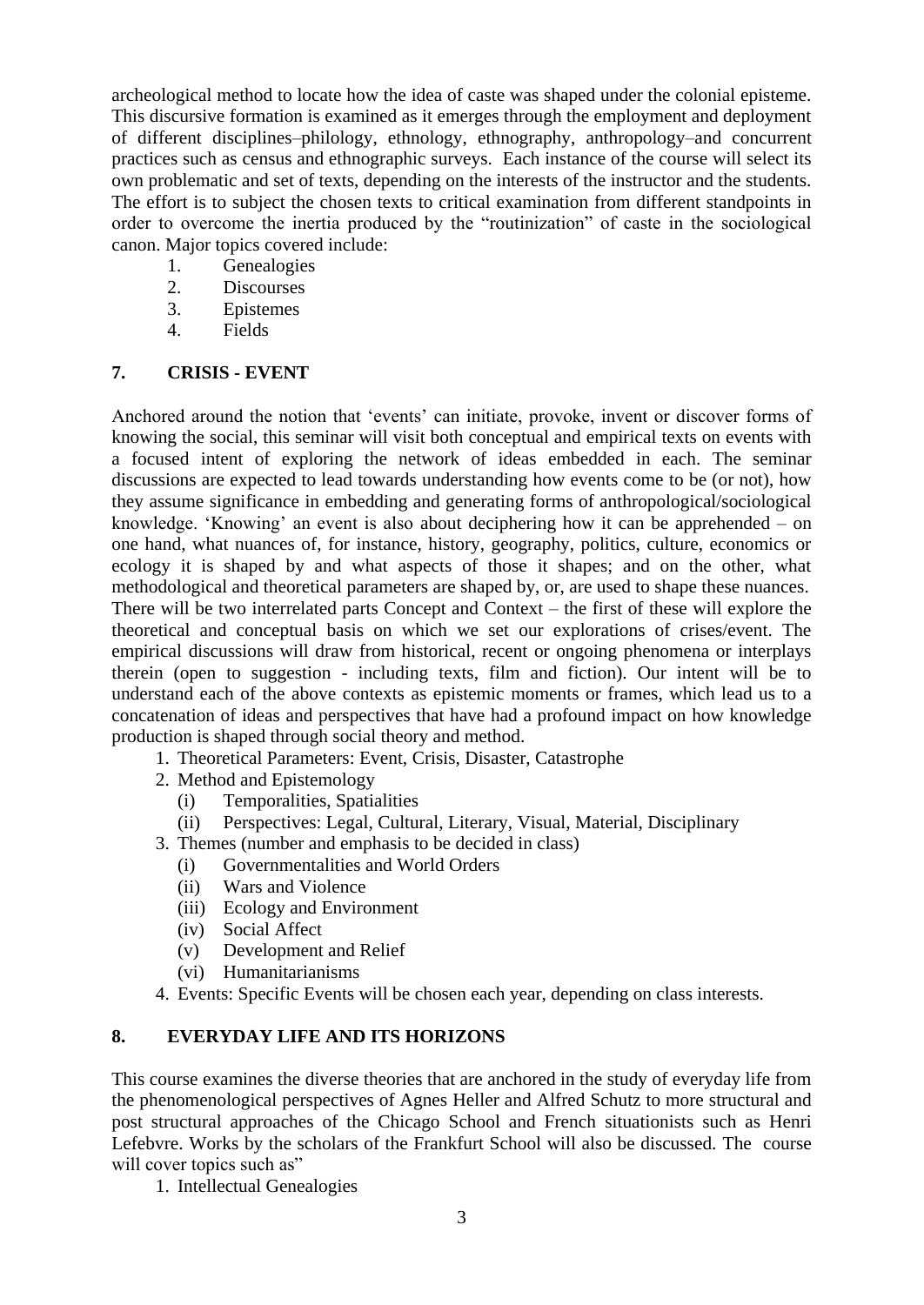- (i) Social Practices vis-à-vis Structures/ Systems
- (ii) Speech and Language
- (iii) Gender and Lived Experience
- (iv) Critical Reflection and Transformation
- 2. Accessing the Everyday
	- (i) Everyday Objects
	- (ii) Everyday Religiosities and Signs/ Symbols
	- (iii) Everyday Heteronormativities
	- (iv) Urban Margins Streets, Sidewalks, Shop-Signs
- 3. The Horizons of Life
	- (i) Ordinary in relation to Extraordinary/ Spectacular Life
	- (ii) Non-Life and Absence
	- (iii) Everyday Life and Utopia

### **9. SOCIOLOGY OF HEALTH AND ILLNESS**

This course complements the M.A. course on Medical Sociology. It moves beyond conceptual issues in the sub discipline to examine perceptions of health and well being. The philosopher and medical practitioner Georges Canguillhem famously said that the categories of normality and pathology are both vital norms and must be looked at as forms of the bodily experimentation with life. The course uses his ideas to select case studies that explore such 'experimentation' and focuses on topics such as:

- 1. Body, Health and Illness: Theoretical Perspectives
- 2. Illness Narratives and Limits of Representation
- 3. Medical Pluralism and Healing: Issues, Trends and Practices
- 4. Sociology, Public Health and Medicine

## **10. THEORISING MASCULINITIES**

This course seeks to problematise the issue of men and masculinities, to understand social, cultural and political locations on the making of men. Hegemonic and subaltern formations are explored through an analysis of body regimes, gendered spheres, sexualities and identities.

- 1. Formations of Masculinity
	- (i) ritual, socialization and body regimes
	- (ii) performance, image, representation
- 2. The production and reproduction of masculinities
	- (i) production of gendered spheres
	- (ii) work, labour, employment
- 3. Hegemonic and subaltern formations
	- (i) gender, race and sexuality
	- (ii) discourses of androgyny, effeminacy and homosexuality
- 4. Embodiments of masculinity
	- (i) bodies and identities
	- (ii) health, well-being and disability

## **11. RETHINKING THE FAMILY IN CONTEMPORARY SOCIETY**

The objective of this paper is to introduce students to a wide range of thinking about family as a set of relationships as well as an institution enmeshed in complex social, economic and political relationships. Apart from appreciating the variety and diversity in familial forms and functions, the emphasis of the course is upon some of the major debates around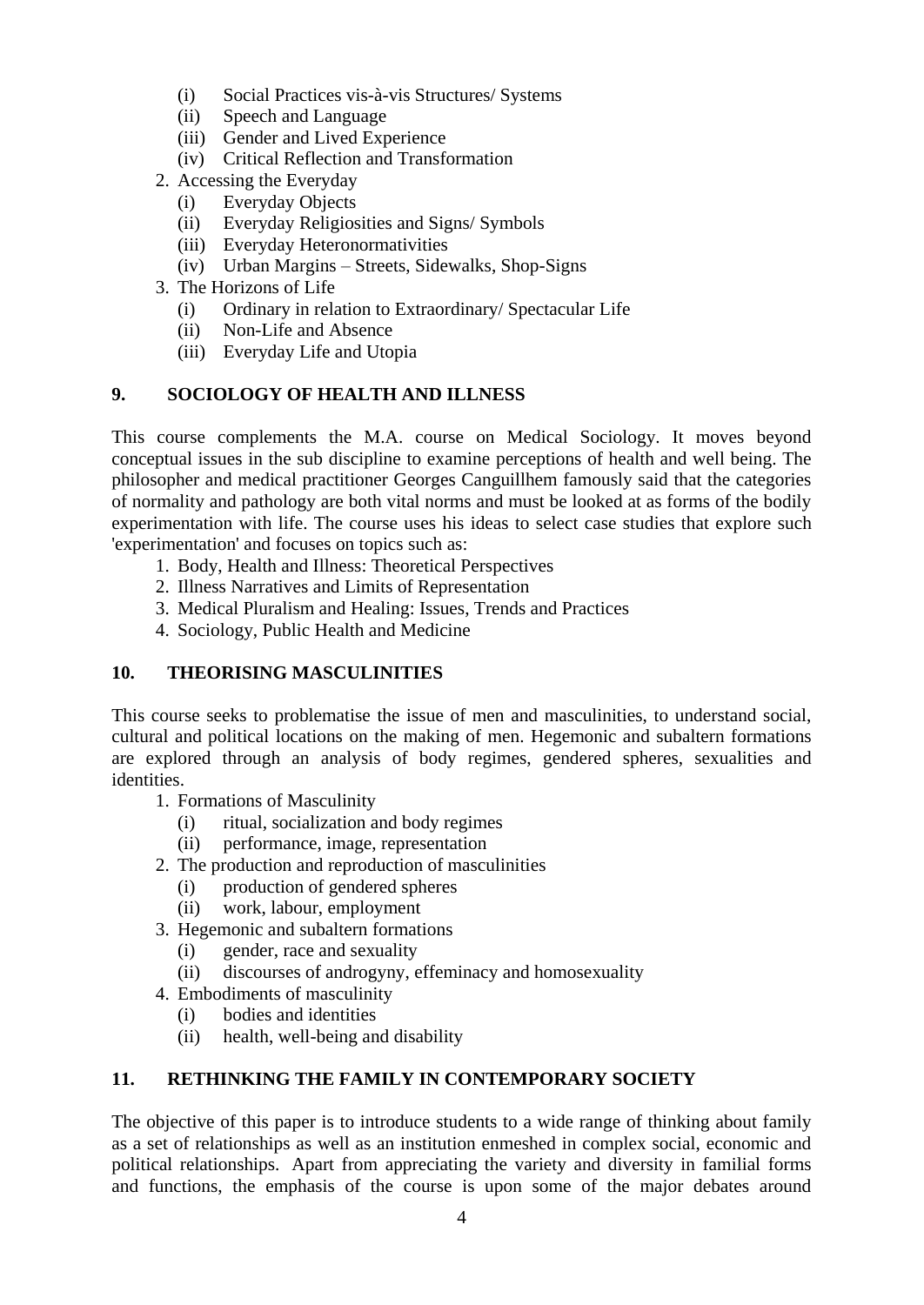transformations that have occurred in familial relationships and their institutional connections in more or less recent times. Students are exposed to some of key debates and concepts and, given the vast scope and coverage of the field, allowed to take up specific themes for detailed exploration depending upon their interest. They are encouraged to assimilate these ideas and to apply them to real life situations as well as be guided upon how to turn them into research questions. The students are particularly encouraged to engage with familial changes in Indian context through topics such as:

- 1. Relevance of a sociology of family in contemporary society: Classical theories and contemporary concerns
- 2. Shifting patterns of marriage, non-marriage and family
- 3. Genetic science, new reproductive technologies and the contemporary family
- 4. Family in transnational contexts
- 5. Representations of family
- 6. Issues of method

### **12. NATURE, SOCIETY, ENVIRONMENT**

This seminar course will discuss sociological perspectives on the relation between society and nature, key theoretical developments, and theoretical and methodological scope of sociological study of environmental issues. The specific themes we will focus on each year will depend on the composition of the class, and will include sociological readings on issues such as nature conservation, climate change, gender/ race/ caste/ indigenieity and environment, ecological romanticism, community and commons, social movements, agrarian ecology, urban political ecology, ecological disasters, consumption, waste and multi-species ethnography. Topics the animate the course include:

- 1. Social constructions of nature
- 2. Human, cultural and political ecology
- 3. Environmental knowledges and modalities of power
- 4. Natural resource management institutions
- 5. Development paradigms and the environment
- 6. Livelihoods, environmentalisms and social movements

## **13. SOCIOLOGY OF CIVIL WAR**

This course examines the philosophical basis of violence/non-violence; the mutual relationship between violence and the law, the ruptures introduced by wars in the legal monopoly over force claimed by the state, and the role of law in that breach. Students will also study ethnographies of wars and civil wars to ground their understanding of violence. The course may be structured around topics such as:

- 1. Defining civil war: Historical and contemporary perspectives
- 2. The logic of violence in civil war
- 3. The culture of civil war: A repertory of practices
- 4. Political economy of war
- 5. Democracy, sovereignty, and citizenship
- 6. Reparations, truth and reconciliation

## **14. STUDYING THE STATE**

This course takes off from themes in classical anthropology and sociology as well as contemporary theorisations of power and the state. A sociological/social anthropological sensibility rather than a political science discourse on statecraft, which runs through much contemporary writing on state practice and governance, frames the choice of readings and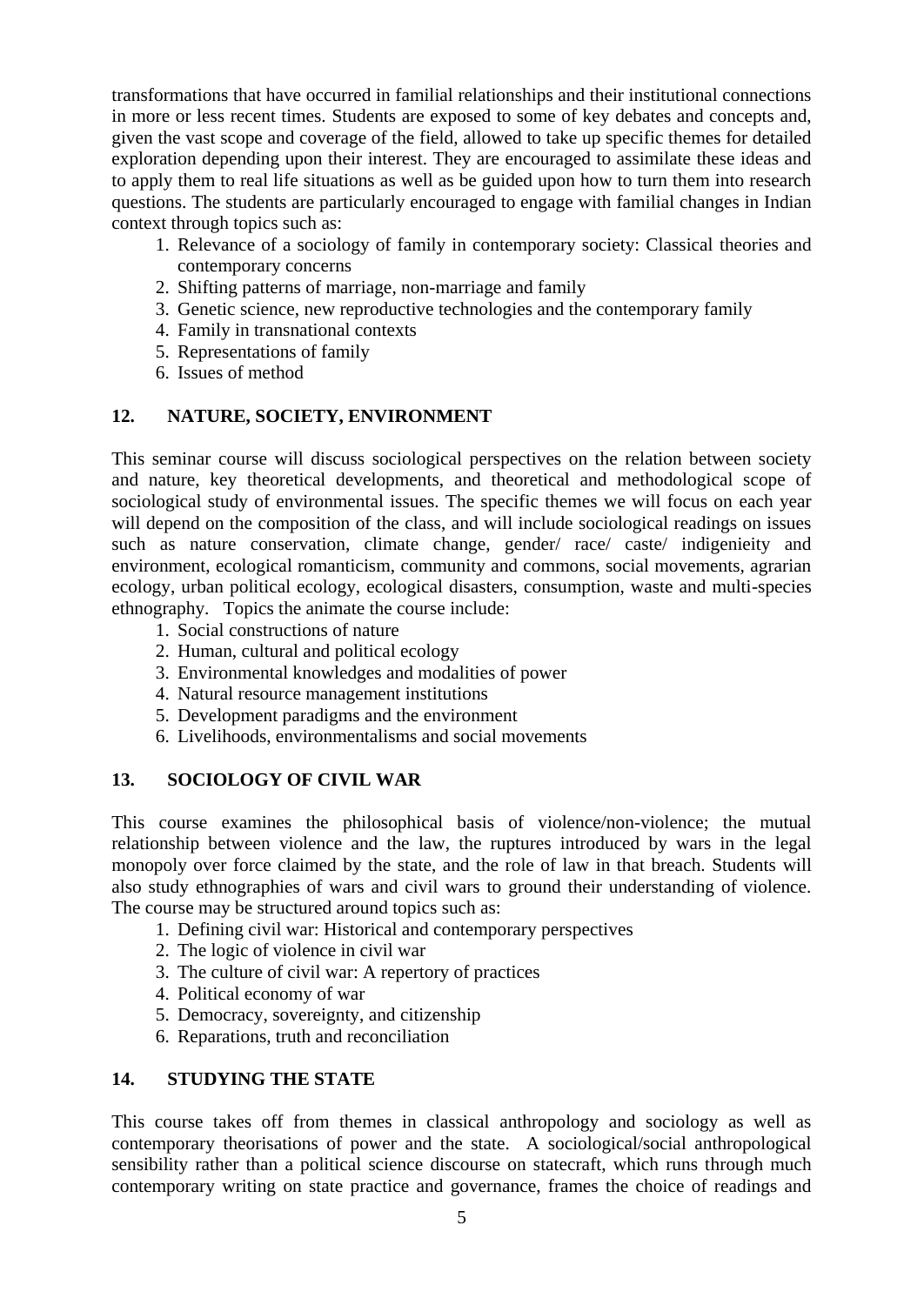seminars. Students obtain grounding in two conceptual and methodological frames: (1) the debate on the relations between state and society - that the state is not a unified, homogeneous institution outside the social and cultural realms. (2) As sociologists/ anthropologists, how can we undertake ethnography of the state - how can we see and represent it? They discuss this through a (non-exclusive) series of terms that change from year to year and the interests of the students and that are examined through both theoretical and ethnographic texts: State and stateless societies; the public and private spheres; state and citizen; state and subject; state and civil society; state and class/gender/race formations; the nation-state and boundaries/ marginalities; the state and community; the liberal state and the welfare state; the state and everyday life; the instrumental and the symbolic of rule; social order and resistance; social policy, law, and governance; development and state imperatives; patronage and corruption; state as repressive apparatus or an expression of social will and as productive power. Students are expected to apply the conceptual and ethnographic learnings in their presentations and term papers, which focus on empirical problematics in the context of India or another region. Topics covered include:

- 1. Classical themes
- 2. Institutions, practices, processes
- 3. Hegemonies, consensus, boundaries
- 4. Power, resistance, revolution

### **15. AGRARIAN STRUCTURE**

This is an advanced course on agrarian structure that deals with theoretical debates on social formation. It includes extensive readings on feudalism, capitalism and commercialisation. Recent debates on agrarian reforms in India and in countries like China, Japan are an integral part of the course. Two other topics in the course are: (I) agrarian crises and farmers' suicides, (II) different forms of peasant resistance. The course includes:

- 1. Agrarian Structure and the Political Order:
	- (i) Feudalism
	- (ii) Colonialism
	- (iii) Capitalism
- 2. Commercialization of Agriculture: Social Aspects
- 3. Agrarian Unrest

## **16. TRANSNATIONAL MIGRATION, GENDER AND IDENTITIES**

Transnational population flows, national boundaries, notions of cultural belonging and ethical questions concerning right to life are some of the critical issues taken up in this course under the following topics:

- 1. Crossing Borders: Belonging, Home, Exile, Exclusion
- 2. Gender and the Politics of Identity
- 3. States, Citizenship, Control and Flexibility
- 4. Cultural Flows and Identities.

### **17. SOCIAL DISCRIMINATION AND SUBALTERNEITY: HISTORICAL AND COMPARATIVE PERSPECTIVES**

While recognizing that social discrimination can be multi-faceted, this course traces (and compares) trajectories of some specific socially excluded groups in varied social contexts. Historical and contemporary writings which contribute to marginalization of such groups will be studied, as well as those which document attempts at redressal. Through a study of political movements by subaltern groups, the dialectical relationship between such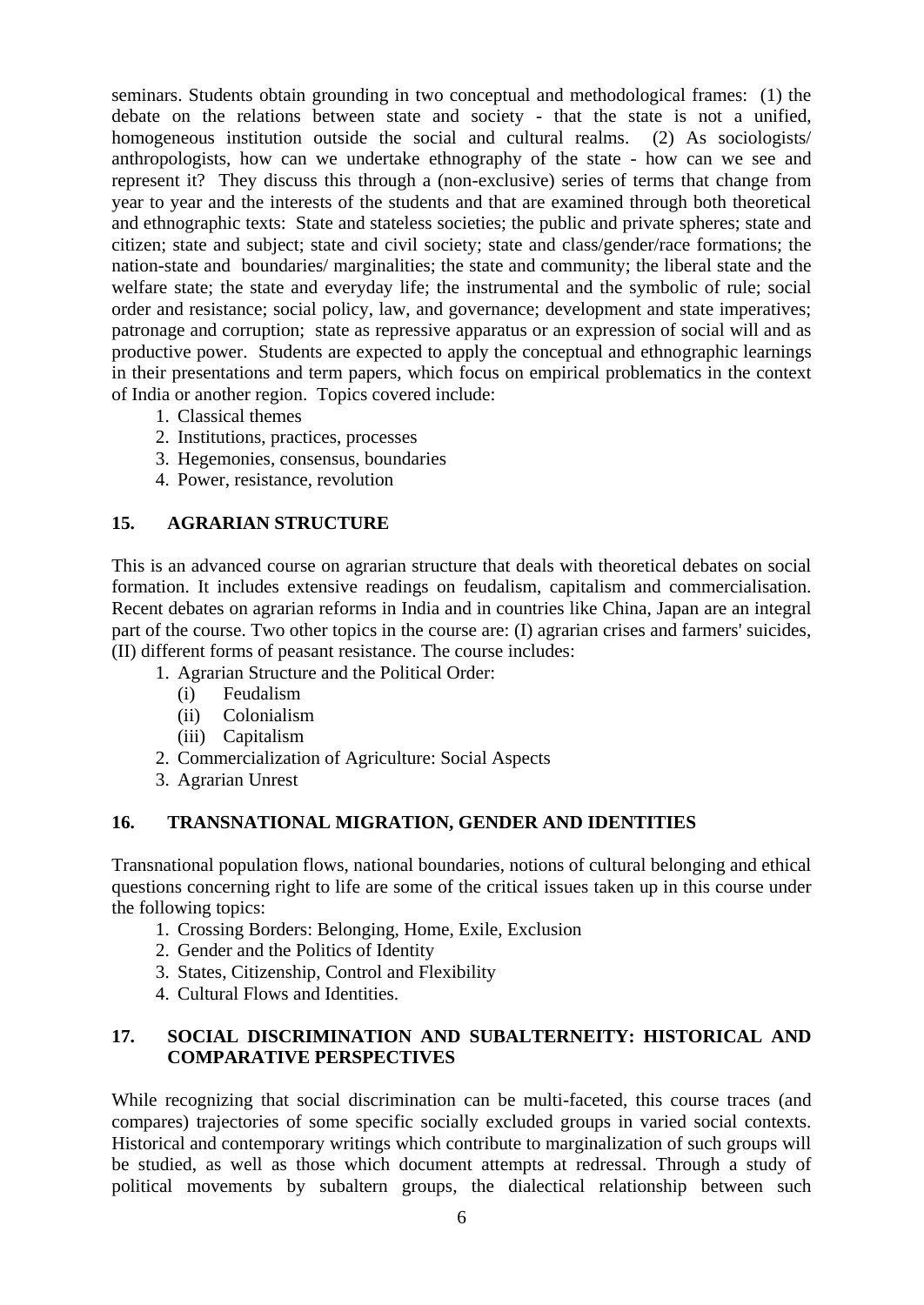movements and social policy is delineated. The course would help students to understand surrounding debates and concepts on social realities and practices. The selected readings would help them (re) look at subaltern studies and address social, economic and political dynamics in society.

- 1. Conceptualising Discrimination
	- (i) Dimensions
	- (ii) Categories and contrasts
- 2. Constructions of hierarchies:
	- (i) Colonial lineages
	- (ii) Anthropology and ethnography
	- (iii) Popular representations
- 3. Debating genres of marginality and identity
	- (i) Caste and Race
	- (ii) Nomads and Gypsies
	- (iii) Tribes, indigenous people and aborigines
- 4. Redressals, rebellions and negotiations
	- (i) Affirmative Action policies in different social contexts
	- (ii) Social and political movements

# **18. GENDER AND POPULATION: PERSPECTIVES ON REPRODUCTION, SEXUALITY, AND POWER**

This course will allow students to explore the intersections between demographic and sociological approaches to gender and population, encouraging them to develop comparative, interdisciplinary and critical perspectives in their research. Major topics covered include:

- 1. Population and society
- 2. Sexuality and the cultural politics of reproduction
- 3. Birth control: policy, power and rights

## **19. WOMEN IN INDIAN SOCIETY**

One of the early courses on gender, designed in consultation with Prof Aparna Basu of the Department of History, this course looks at the development of the feminist movement in India, its cultural roots and social contexts. The course looks at the nature of work, labour and reproduction, and the issues of reform, policy and political voice. They are discussed under topics such as:

- 1. The significance of women's studies
- 2. Women and social structure
- 3. Cultural perceptions of women
- 4. Movements and organization

## **20. ART, MODERNISM, AND THE PUBLIC**

This course engages with the radical art movements in the 20th century onward that are for the first time able to conceptualize art history from a global perspective. Given that art history is notoriously Occidentalist the course attempts to rectify this balance by bringing in anthropological works on art from other societies and by scholars other than art historians to provide a critical perspective on the theories of art. The course is divided under the following headings:

- 1. Art and its Publics
	- (i) Refinement and the question of taste.
	- (ii) Art and philosophy in European culture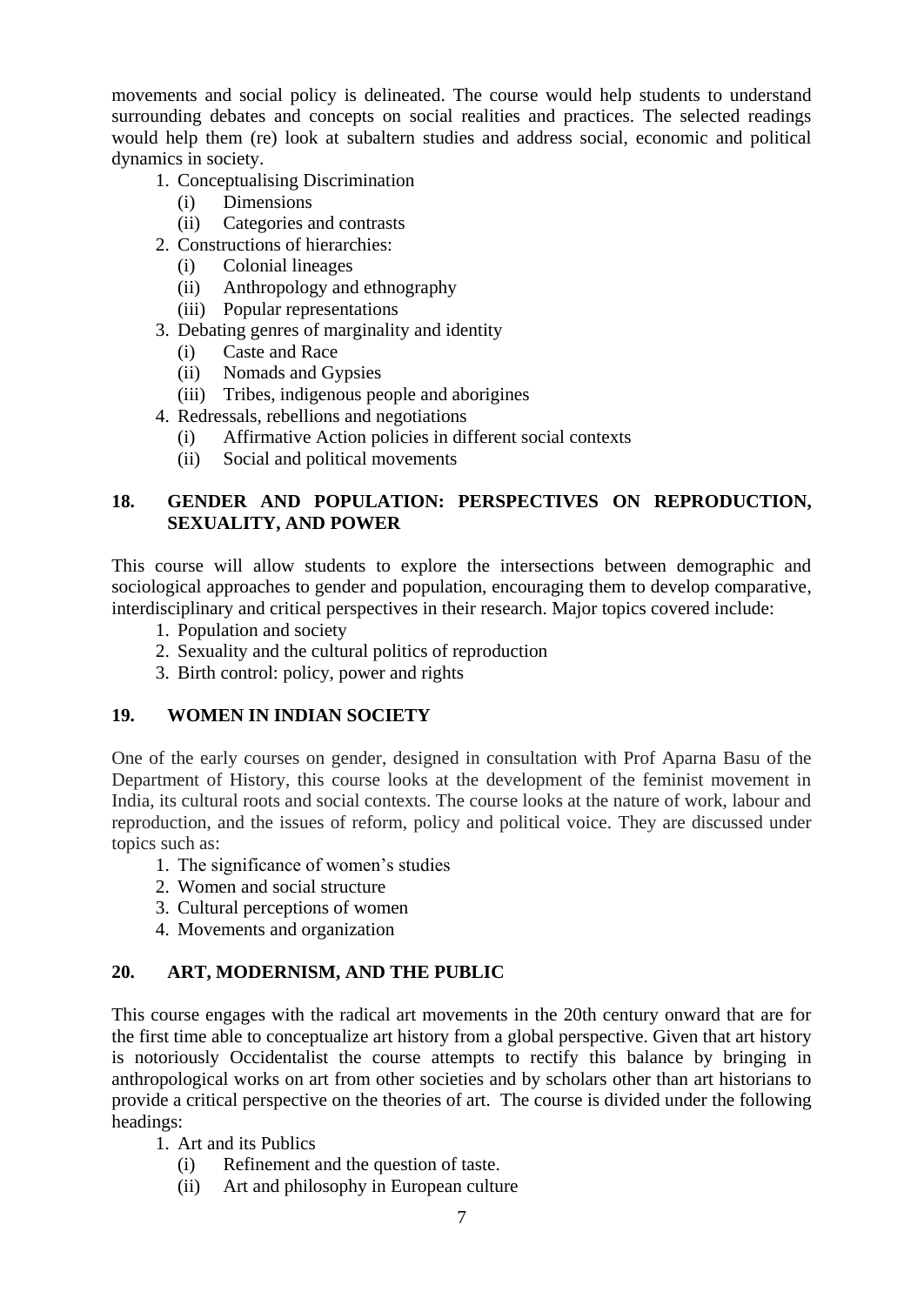- (iii) Art worlds and the Culture Industry
- 2. Aesthetic Experience and the Power of the Negative
	- (i) The decadence debate
	- (ii) The re-definition of beauty
	- (iii) Primitivism and Post-modernism
- 3. Modernism and Indian Art

# **21. ETHNOGRAPHIES OF VIOLENCE: PERSPECTIVES FROM EUROPE AND ASIA**

Collective Violence has come into focus worldwide in the last two decades. South Asia has been the site of significant works on this subject which are also included in our curriculum at both M.A. and M.Phil levels. In this course an attempt has been made to shift the focus to Europe, not only for a much needed comparative perspective but also to be able to reflect critically on Europe from a South Asian perspective. Topics discussed include:

- 1. The Case for a Sociology of Violence
- 2. Borders and Boundaries
- 3. Narratives and Memory
- 4. Gender and Subjectivity
- 5. Forms of Life, Forms of Death

## **22. GENDER IN CONTEMPORARY INDIA**

This course is an introduction to the critical questions and concepts in the study of women and gender in India. It seeks to build an understanding of the intersections of gender, class, caste, ethnicity and sexuality, while looking at gender and patriarchy in everyday life. It does this through an exploration of areas that have been critical to both feminist scholarship and women's movements in India such as sexuality, marriage, property, work, and gendered violence. Further, the attempt is to try to understand the nature of engagement with these issues in the women's movement in India. The thematic division of the course is as follows:

- 1. Tracing the category 'Gender'
- 2. The production of gendered bodies
	- (i) Science and the gendering of bodies
	- (ii) Power and the disciplining of bodies
	- (iii) Multiple sexualities
	- (iv) Temporarily-able and differently-able bodies
- 3. Marriage, family and the intimate
	- (i) Romance, conjugality and choice marriages
	- (ii) Gender, social reform, and colonial law
	- (iii) Religion and personal laws
	- (iv) Violence in the family
- 4. Gendering class, caste and work
	- (i) Gender, households, labour and resources
	- (ii) Gender, globalisation and work
	- (iii) Caste and gender
- 5. Gender, politics and movements
	- (i) Gender and political power
	- (ii) Gender and social/religious movements
	- (iii) Women's movements

## **23. SOCIOLOGY OF PUNJAB**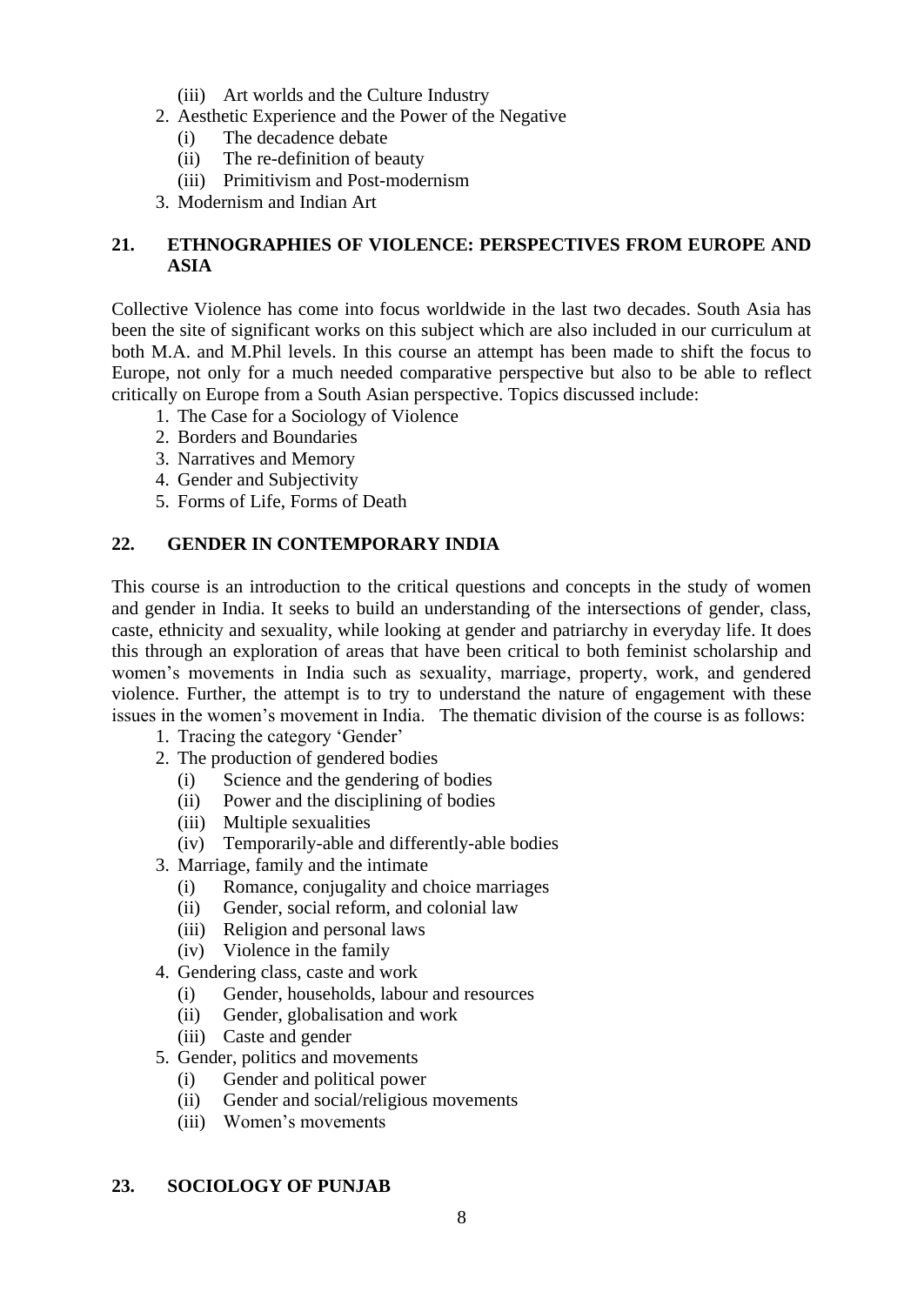This course seeks to problematise the understanding of a region, sociologically, politically, culturally, and geographically. The study of three Punjabs' – East, West and Diasporic - draw on a range of disciplinary perspectives, including history, disapora and migration studies, art and aesthetics, and agricultural economics. The primary focus is on the contemporary and topics covered include:

- 1. Mapping Punjab: East, West, Transnational
- 2. Defining histories, contemporary politics
	- (i) Partitions
	- (ii) Language and territoriality
	- (iii) Radical politics
- 3. Agrarian Punjab
	- (i) Transformations
	- (ii) Cultures of agriculture
	- (iii) Migrations and agrarian social formations
- 4. Producing Punjabiyat
	- (i) Cinematic representations
	- (ii) Body styles and symbols
	- (iii) Cities and urbanities
	- (iv) The vulgar realm

### **24. SOCIOLOGY OF SCHOOLING: PERSPECTIVES AND PRACTICE**

This course provides a comprehensive exploration into the different sociological constructs of schooling as well as in its practice, from the point of view of different stakeholders: students, teachers, policy makers, community. In other words, it aims to develop an understanding of schooling both in terms of what schooling aims to do as well as of the processes and activities that make up life at school. Through a range of readings in a comparative context, students can understand the relationship between childhood and schooling. Using autobiography and ethnography, our understanding of the processes of schooling as they are experienced by children from different communities and socio-cultural backgrounds is further expanded. Schools embody power as much as they do virtue and this is both conceptually examined as well as unraveled through innovative educational perspectives as well as from different ethnographies in multiple contexts. Aspects of pedagogy and the textbook culture that prevails in Indian society are explored and contribute to an understanding of both curriculum and method in educational processes. Topics covered include:

- 1. The School as an Entity
	- (i) Defining schools
	- (ii) Locating schools
- 2. The School: Practice and Process
	- (i) Schooling and childhood
	- (ii) Cultivating virtue
	- (iii) Embodying power
	- (iv) Socio-cultural life
- 3. Pedagogy and Transmission
	- (i) What is pedagogy?
	- (ii) The culture of the text-book
	- (iii) The politics of transmission
- 4. Schooling alternatives
	- (i) Deschooling society
	- (ii) Critical pedagogy
	- (iii) Rural Initiatives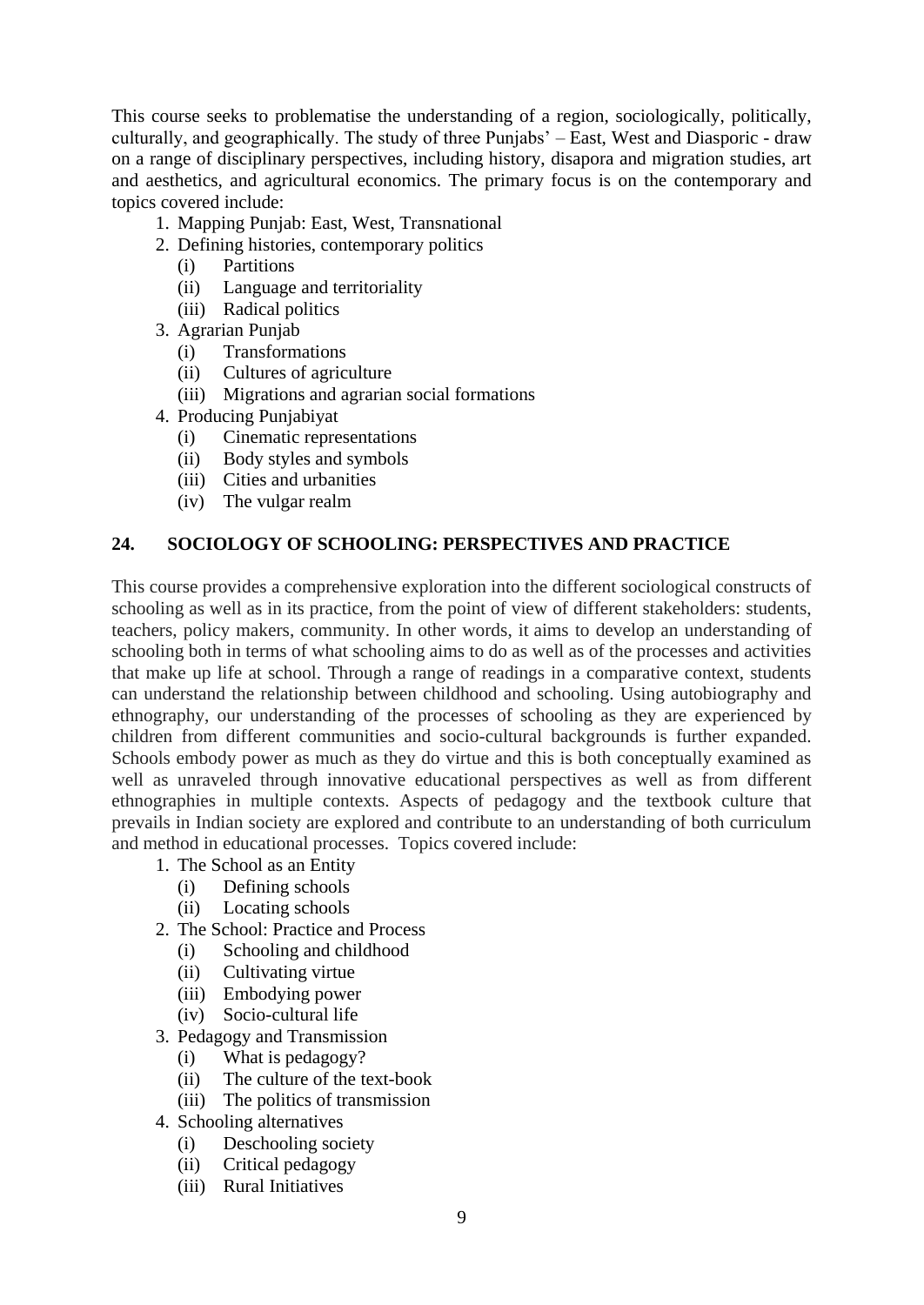# **25. CLIMATE CHANGE AND SOCIETY**

This is an advanced seminar course that introduces students to the range of sociological perspectives on climate change and society. Students will read and discuss a range of debates surrounding climate change such as denialism, risk, vulnerability, resilience, ethics, justice, etc. They will examine how societies understand and respond to climate change, and learn to analyze the values, assumptions, and perceptions that contribute to our understanding of climate change. The course will engage with discourses of climate change, policies, institutions and practices at individual, intermediate and international levels. Each year the course may also take up one focus area for in-depth analysis, workshops and research. Specific topics covered will vary each year based on student interests.

# **26. CULTURE, REPRODUCTION AND TECHNOLOGY**

This objective of this course is to examine the intersection of culture, reproduction and technology, drawing from a variety of perspectives. It will examine developments in demography, feminist theory and science and technology studies. Apart from familiarizing students to the history of debates at this intersection, the course will also engage in contemporary debates on issues such as IVF and surrogacy

## **27. SOCIOLOGY OF LAW**

This course places legal processes - including the making of laws, interpretation and implementation - within a particular social/political/ economic context. Students will study legal institutions as social institutions; understand the legal system as a cultural phenomenon and critically examine judgments and legal issues relating to contested issues in contemporary India.

## **28. TEXTS OF OUR TIMES**

Students taking this course will examine one or more seminal texts (which will change every semester). They will also study readings around this text, those that contextualize them historically and intellectually, as well as critiques of these texts. Students will look at the following: 1.) The central argument of the text and how it is constructed through different chapters, 2.) What is the literature - theoretical and empirical – the author is responding to? 3.) What are the sources/evidence on which the author draws? How has he/she read the sources?

## **29. BIOPOLITICS AND SOCIAL LIFE**

*Bio-politics* is an influential theoretical framing as well as an empirical perspective that builds from a base where the "knowledge" of "human species-life" becomes the access point from which to understand how strategies of power, government, ethics and the economy influence the conduct of social life. Associated with Michel Foucault and his oeuvre, biopolitics is classically approached as assemblies of multiple, heterogeneous forces of power and its effects, especially when they underline the conditions of life which are subject to modern government and which, in turn, offer spaces of political potential. B*io-politics* then considers the relationship between the political with life and the potential of that relationship in understanding the social. Over the last 3-4 decades, the biopolitical approach has been applied and interpreted in widely diverse contexts, and has been found crucial in informing issues such as contemporary local or global governance, health and medical practices, social